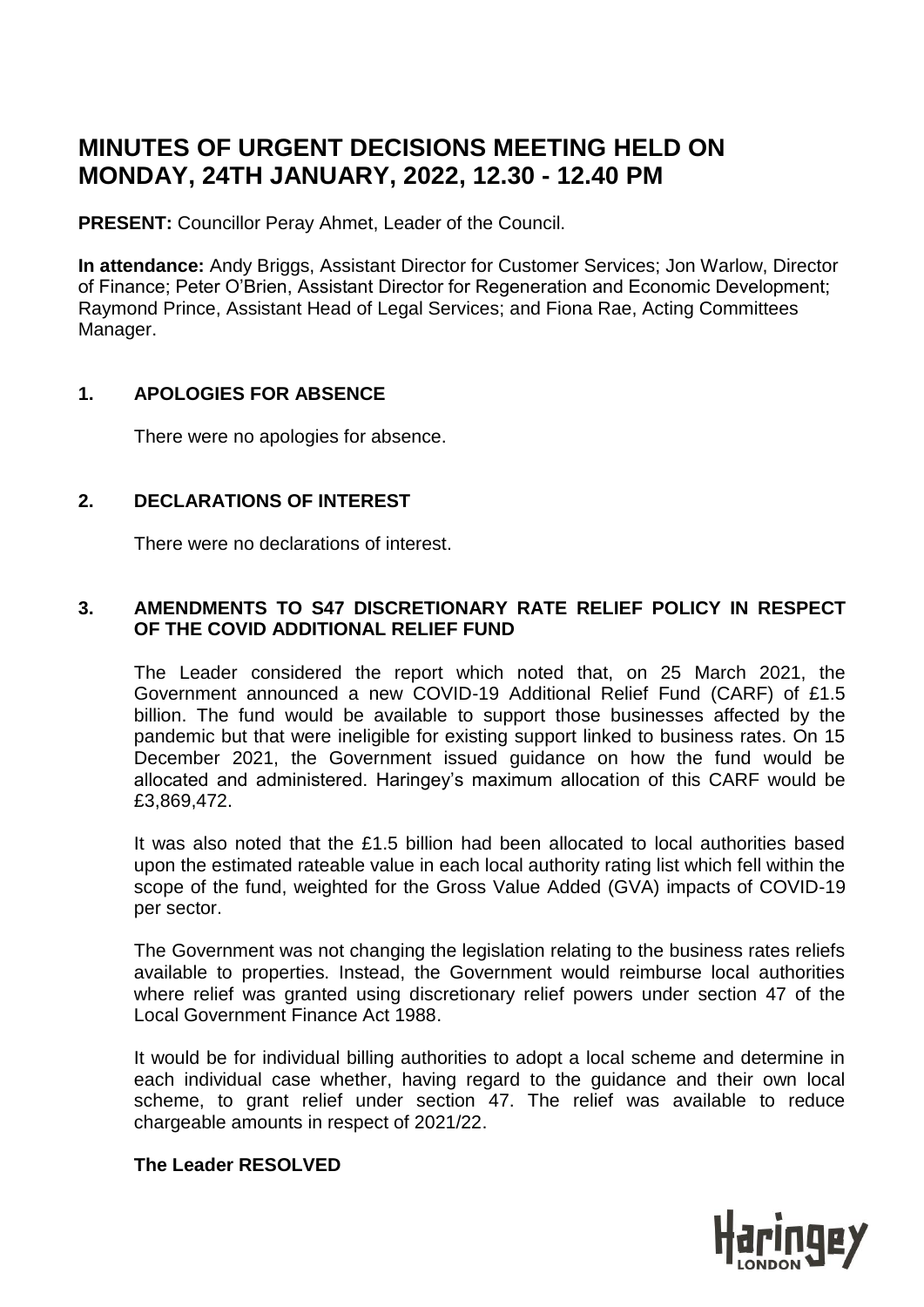- 1. To approve the Covid Additional Relief Fund (CARF) Discretionary Rate Relief scheme set out in Appendix 1 of the report.
- 2. To delegate authority to the Director of Housing, Regeneration, and Planning, after consultation with the Cabinet Member for House Building, Place-Making, and Development to amend the levels of relief awarded, as set out in Appendix 1 to the report, to review the levels of the award of relief once take-up levels of the relief are known so as to maximise the distribution of the Covid Additional Relief Fund (CARF) funding without overspending the Government's funding for this scheme.
- 3. To agree that awards of this additional discretionary rate relief are subject to the availability of Government funding for Covid Additional Relief Fund (CARF) and that the scheme is available for the financial year 2021/22 only.

### **Reasons for decision**

The Government has provided funding to support a discretionary rate relief scheme under section 47 of the Local Government Finance Act to award rate relief to businesses as set out in COVID-19 Additional Relief Fund (CARF): Local Authority Guidance issued on 15th December and subsequently.

Cabinet approval is required to create a Discretionary Discount Scheme using the Council's powers under section 47 of the Local Government Finance Act 1988 as amended.

### **Alternative options considered**

The alternative option considered was not to develop discretionary scheme, which would result in c.£3.8m of hardship funding not being made available to Haringey Businesses in need of support.

*The Chair of Overview and Scrutiny agreed that the decision was urgent and could not reasonably be deferred for the following reasons:*

*COVID-19 continues to have significant impact on local businesses and the local economy. There is a need to publish the agreed scheme and open applications to eligible businesses as soon as possible. The Council need to act quickly to respond to the impact of Covid on business in Haringey. It is vital to enable access to the rate relief as soon as possible to ensure eligible local businesses can obtain this relief to support them.*

*The complexity of the guidance, and the need to develop, model and implement a scheme to allow applications to be made assessed before the end of March meant that it was not practical to delay until the next Cabinet meeting on the 8th of February.*

*A decision is needed in order to go live with scheme as soon as possible so reliefs can be made before the end of the Financial year. Given the above, and the need to ensure the reach, communication and application to this provision, it is not practicable*